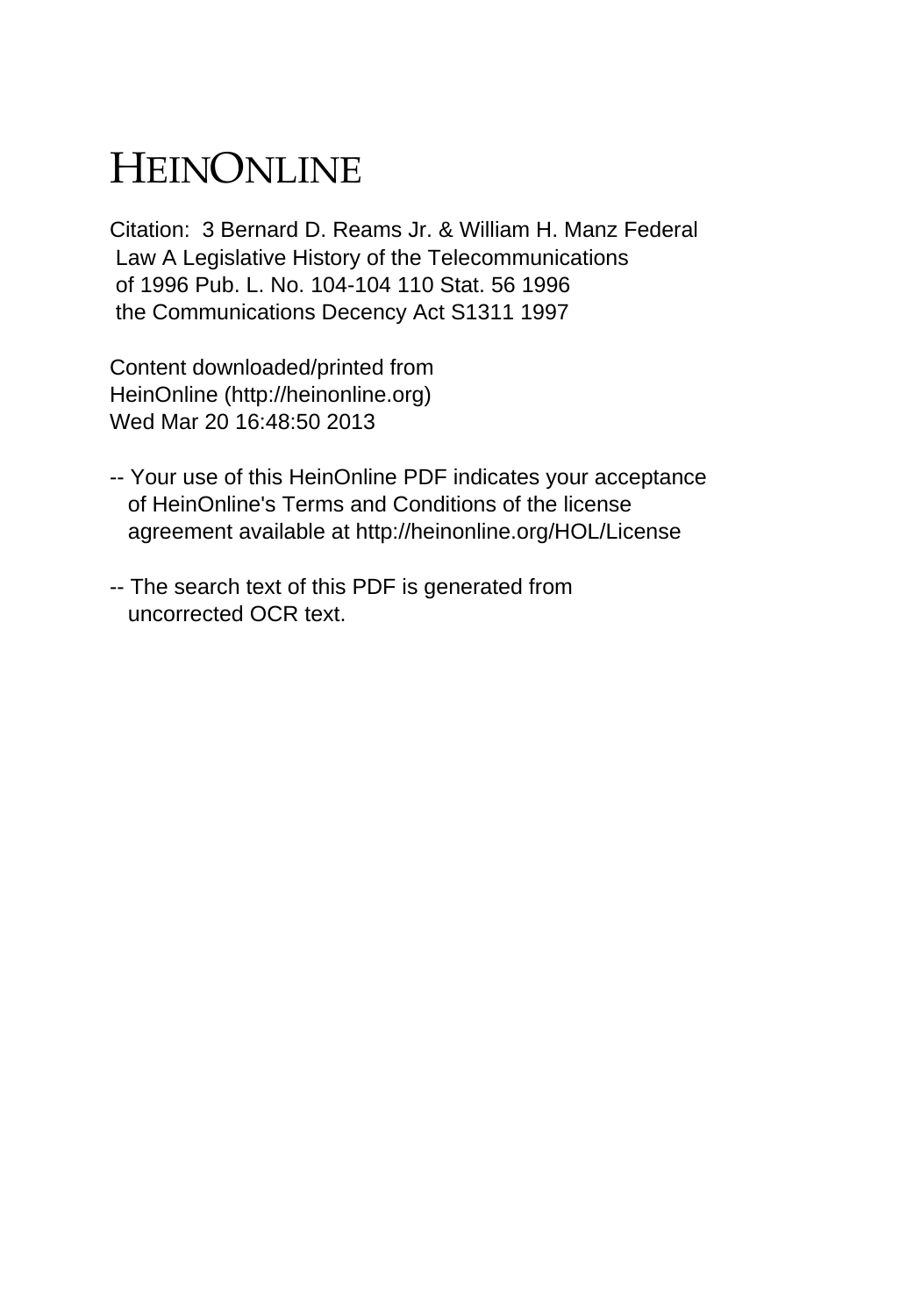**a percentage of civilian nonfarm MOTICE OF HEARING**<br>employment, the Federal supening track historic employment, the Federal results on *PARSS. PRODENT PARSS.* PARSS. The SMONIC CONSIDERTION **PESSIAO.**<br>
Peem since 1933, before the New Mr. CAMPBELL, Mr. President. been since 1933, before the New Mr. CAMPBELL. Mr. President. I Deal. We have conducted a top-to-would like to announce for the public environmental, workplace safety. Resources.<br>and pharmaceutical regulations to The hearing will take place on Thurs-<br>cut red tape without hurting public day, March 7, 1996 at 9:30 a.m. in room find new, market-based ways to Building in Washington. **DC. foc** protect the **public.** The purpose **of** this. hearing **Is** to re- **cep**

As The Annual Report of the Council of thomal Park Service to eradicate bru-<br>Economic Advisers makes clear, this is a stone National Park; S. 796, a bill to tions.<br>moment of great possibility for our **moment of the Council** Economic Advisers makes clear, this is a conventional Park; **S. 796.** a bill to country. Ours is the healthiest of any provide, for the protection of wild country. Ours is the healthiest of any provide, for the protection major economy. No instant of the Riverways, Missouri, and prohibit reduring word war in versions that the removal of such horses; H.R. 238, a 37,000 individuals every year, offering a the new era. Our strategy of deficit r

Our Nation must relect the tempta-<br>if the bill to authorize an agreement tion to shrink from its responsibilities between the Secretary of the Interior<br>or to turn to narrow, shortsighted solu-<br>and a State providing for the continue to invest for the long term, tional parks in the State during any we will pass on to the next generation period in which the National Park a National Park **of the National Park of the National Park and National Pa** 

the Senate of January 4. 1995, the Sec-<br>retary of the subcommittee nin<br>1996, during the recess of the Senate.<br>1996. during the recess of the Senate. received the following message from **PAAC SCALLACT CONSUMED**<br>received the following message from **PAAC SCALLACT CONSUMED**<br>the President of the United States, to-<br>**PADDITIONAL STATEMENTS** the President of the United States, to-<br>gether with an accompanying report gether with an accompanying report; encompanying report; encompanying report; encompanying and leg are allowing to the order of Janu -- leg are and leg are allowing a state of Janu -- leg are allowing a state of PHE **TELEC** April 11. 1986. **was referred jointly to \*** *Mr.* **BREAUX.** Mr. President. this universities on Appropriations, the  $\bullet$  Mr. BREAUX. Mr. President, this university Committee on the Budget, the Com-<br>regulatory bill, and I am particularly is<br>mittee on Foreign Relations, and the peased in this regard with the provi-<br>Committee on Armed Services.

In accordance with the Congressional disadvantaging the BOC affiliated<br>Budget and Impoundment Control Act  $\alpha$  as soon as this bill is signed into law<br>of 1974, I herewith report three new de-<br> $\alpha$  as soon as this bill is

as well as programs of the Agency for I am pleased to have had the chair-<br>International Development. The rescis-<br>International Development. The rescis-<br>
nan confirm that my understanding is<br>
lon proposals affect the Depart

### February **26, 1996 CONGRESSIONAL RECORD-SENATE**

the Committee on Energy and Natural

cut red tape without hurting public day, March **7, 1996, at 9:30 a.m. in room** protection. And we will continue to **SD-366 of the Dirksen Senate Office Find new**, market-based ways to pulldood a Whitehean Senate Office

TrE **NEED 70 CONTIUS Wire WHAT WORKs** view **S. 745,** a **bill** to require the Na- **the** *As he Annflual Report Of he Council of* tional Park Service to eradicate bru- **<sup>o</sup>** duction and investment in our people **bill horses within the Ozark National**<br>the begun to work, it would be a grave wild horses within the Ozark National<br>error to turn back.<br>hibit the removal of such horses; and S. a Nation in which opportunity is even Service is unable to maintain the nor-<br>more plentiful than it is today. mal level of park operations.<br>Withing the level of park operations. with the more presented than a<br>mal level of

WILLIAM J. CLINTON. **Because of the limited time available**<br>THE WHITE HOUSE, February 14, 1996 for the hearing, witnesses may testify THE WHmTE HousE. *February 14. 1996* for the hearing, witnesses may testify **sor by** invitation only. However. those gra wishing to submit written testimony gram<br>for the hearing record should send<br>REPORT CONCERNING REVISION copies of their testimony to the Sub- emp REPORT CONCERNING REVISION copies of their testimony to the Sub-emphasizes sports, positive decision-<br>OF CERTAIN BUDGET DEFER- committee on Parks, Historic Preser- making skills, and education. PSU does<br>RALS—MESSAGE FROM T **RALS--MESSAGE** FROM **THE** vation, and Recreation. Committee on **mo PRESIDENT** RECEIVED **DURING** Energy and Natural Resources. **U.S.** in **I** RECESS--PM 124 Senate, 364 Dirksen Senate Office fact Building, Washington, DC 20510-6150.<br>Building, Washington, DC 20510-6150.<br>Under the authority of the order of **For further information**, please con- den

of the Congress of the United States: sions covering commercial mobile serv-<br> *To The Congress of the United States:* loss that lift the restrictions now lic and private institutions throughout<br> **In accordance with the Con** 

of 1974, I nevewth report time new de-<br>ferrals and one revised deferral, total-<br>the BOC affiliated commercial mobile<br>for all and four rescission pro-<br>service carriers can begin to offer the<br>posals of budgetary resources, t

ect the Department of correct. Upon enactment, the MFJ<br>WILLIAN J. CLINTON. mobile aggregate of the Bell on.<br>WILLIAN J. CLINTON. mobile aggregate of the Bell on. unterLATA restriction on commercial based organizations such as commu-<br>WILLIAN J. CLINTON. mobile service affiliates of the Bell op-<br>THE WHITE HOUSE, *February 23, 1996*. erating companies is eliminated. Carlool programs.

### DIEMORATING THE *WTH ANNI-*ERSARY OF PORTLAND **STATE NIVERSITY**

bottom overhaul of Federal regula-<br>that a hearing has been scheduled be-State University [FSU], Oregon's urban<br>tions, and are eliminating 16,000 fore the Subcommittee on Parks, His-<br>university. In its short life, the unive **z.** WYDEN. Mr. President, this year **rka** the **50th** anniversary of Portland university. In its short life, the university has evolved into a national model for how higher education can be inte**ted** into urban communities ough service learning directed at Ing on thorny urban problems. **at** this means is that instead of Just using on ethereal academic conthe view intended is clusted in the state of its footning on ethered academic concepts, PSU staff and connect concepts with their sleeves and connect concepts with community, and knowledge of an academic subject with real world applica-

In 1946, Portland State University an as an extension school to serve urning World War **II** veterans. **Lay,** the university serves more than **00** individuals every year. offering a which range of undergraduate and grad-<br>uate degree programs. What's more,<br>since its extension school days, PSU's mission has shifted to showing how town and gown can work together to

Id id the communities of the future.<br>
When innovative community programs in the Portland metropolitan area are brought to my attention, often I find that PSU is in the thick of ngs. One program that **I** am involved h is **PSU's** partnership with the Po- Activities League (PAL] in spon- .ng the National Youth Sports Prostring on campus every year. The pro-<br>gram provides at-risk youngsters with<br>a structured summer program which<br>emphasizes sports, positive decisionre than just provide the facilities—<br>ereping with its mission, university<br>lity consult with PAL in developing<br>riculum for the program and stu-<br>is are active participants in run-<br>g the program. The collaboration<br>an't just s **r. Throughout the year. PSU and U** work together to involve these ourage them to work toward a col-<br>nugsters in positive programs and ourage them to work toward a col-<br>edegree.

lege degree.<br>**PSU** has also tapped into emerging<br>technologies to both strengthen the hnologies to both strengthen the versity and the community. One **of** is its PORTALS program, or the Port-<br>land Area Library System. PORTALS <sup>1</sup> cooperative endeavor linking pub-<br> **and private institutions throughout**<br>
Portland area to an electronically<br>
essible research library. with **PSU**<br>
its hub. The States of Oregon and<br>
bhington both stand to benefit from new resources available through this innovative project.

is innovative project.<br>These programs are just the tip of<br>the iceberg of the university's involve-<br>ment, PSU runs teachers get in-service edu-<br>help local teachers get in-service eduion. **PSU** students, who are all re-**red** to **be** \*involved in community projects, work at local community-<br>based organizations such as commu-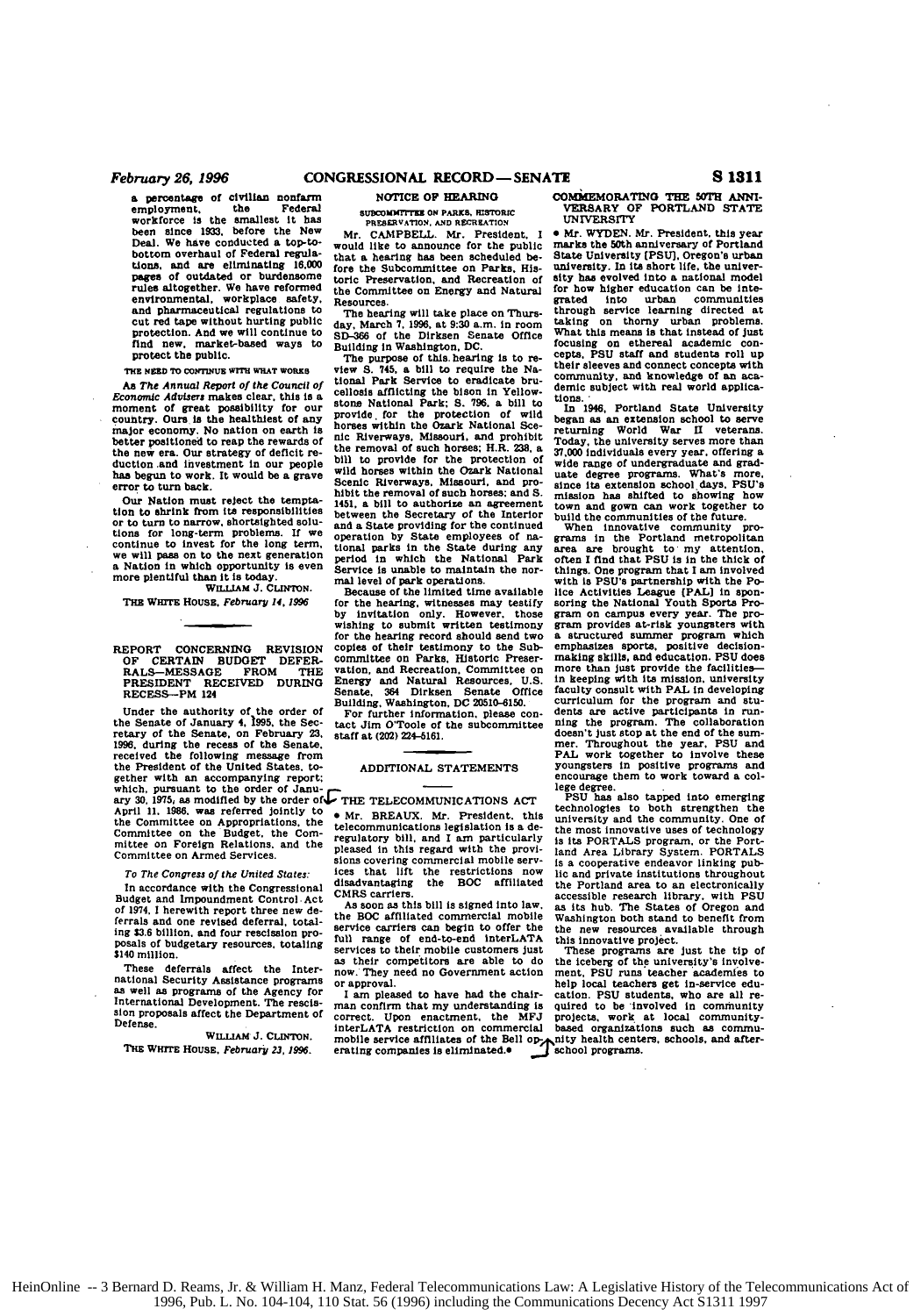HeinOnline -- 3 Bernard D. Reams, Jr. & William H. Manz, Federal Telecommunications Law: A Legislative History of the Telecommunications Act of 1996, Pub. L. No. 104-104, 110 Stat. 56 (1996) including the Communications Decency Act [ccxxii] 1997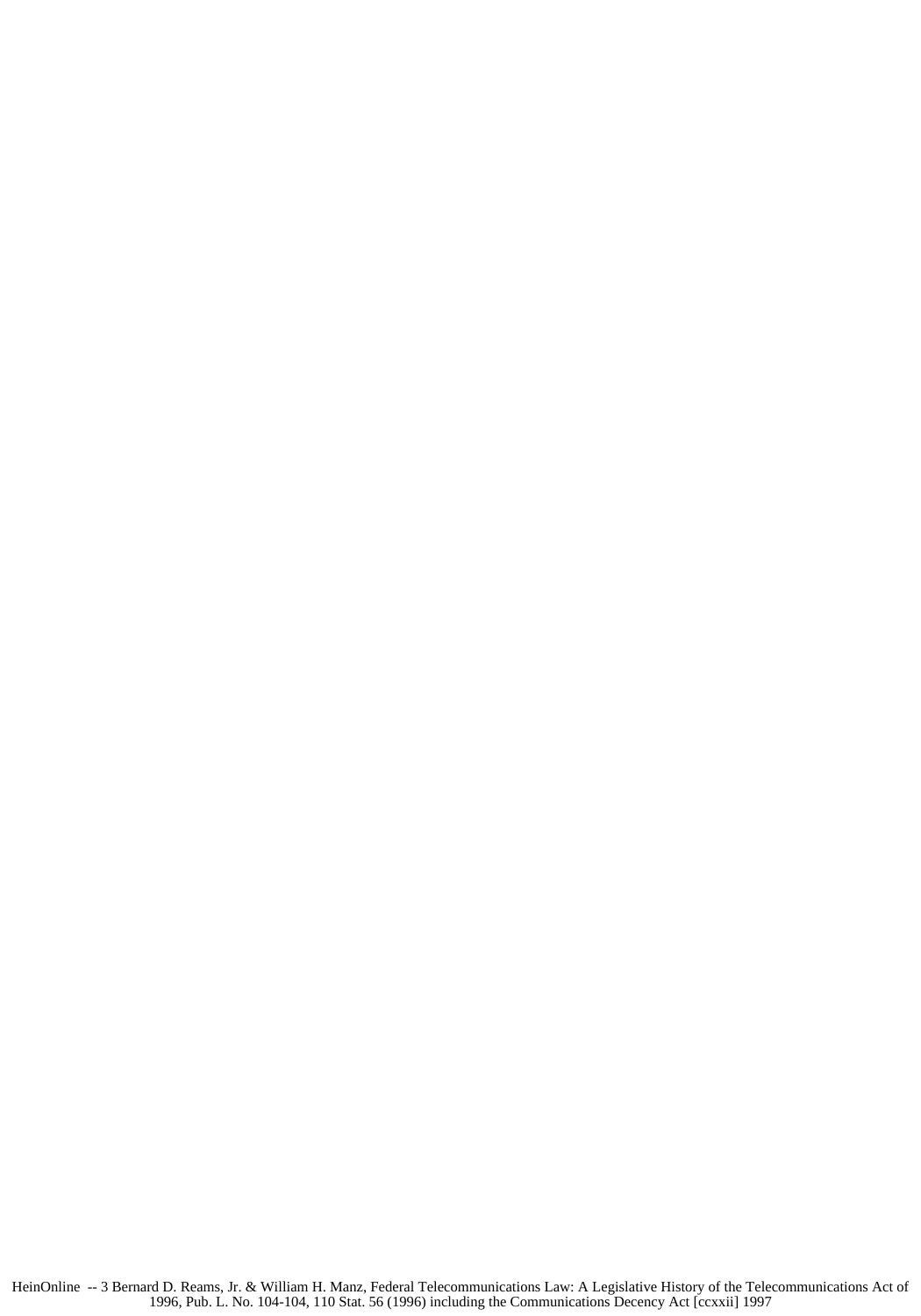## Document No. **88**

 $\mathcal{L}^{\text{max}}_{\text{max}}$  and  $\mathcal{L}^{\text{max}}_{\text{max}}$ 

 $\mathcal{L}^{\mathcal{L}}$ 

l,